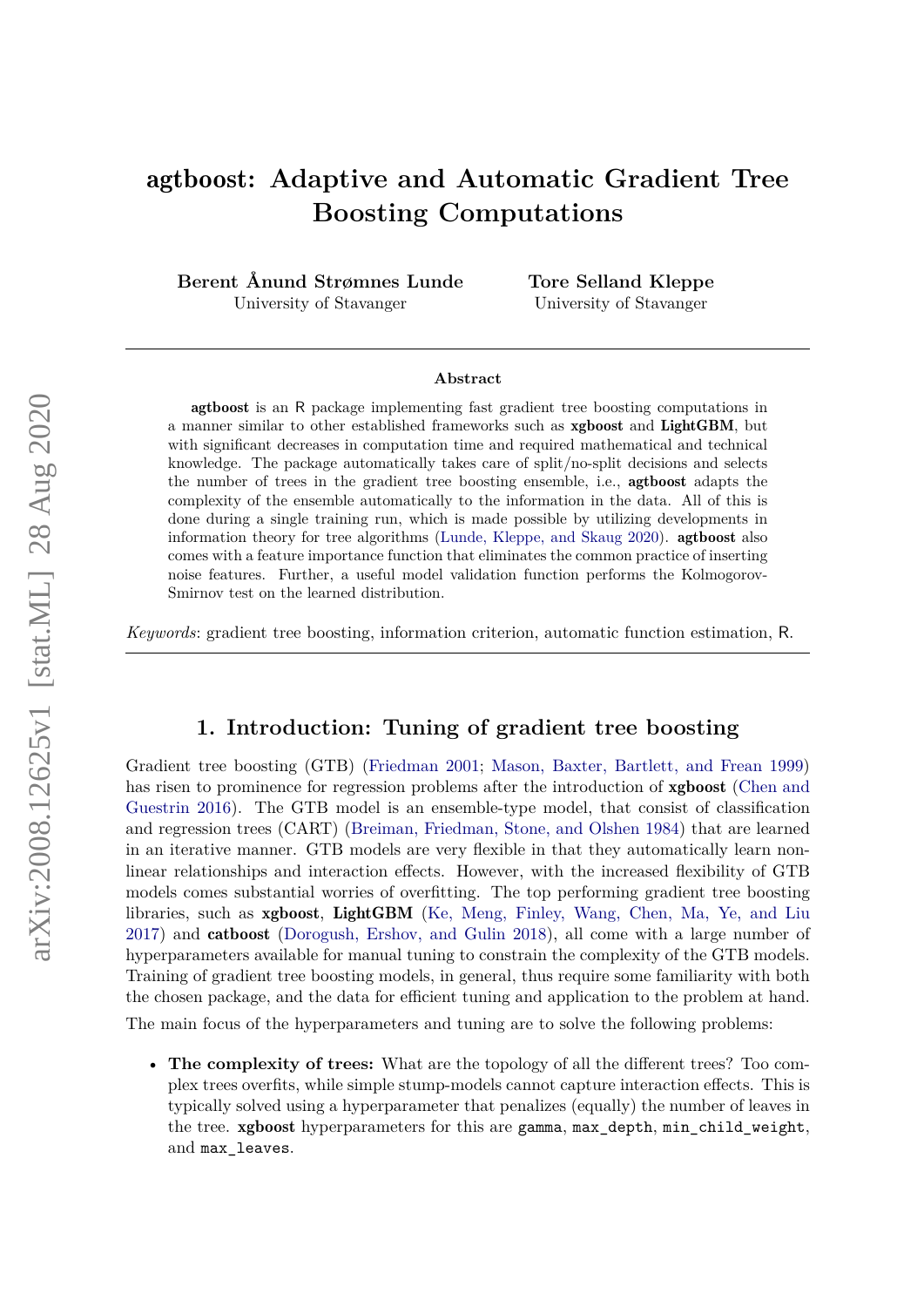- **The number of trees:** How many iterations should the tree-boosting algorithm do before terminating? Too early stopping will leave information unlearned, while too late stopping will see the last trees adapting mostly to noise. An early-stopping hyperparameter is usually tuned to obtain ensembles of adequate size. Tuned in xgboost with nrounds.
- **Making space for feature trees to learn:** If each tree is optimized alone, early trees will have a tendency to learn additive relationships and information that subsequent trees could learn more efficiently [\(Friedman, Hastie, Tibshirani](#page-13-3) *et al.* [2000\)](#page-13-3). An additional downside of large early trees is difficult model-interpretability. The hyperparameter solution typically involves tuning the maximum depth (max\_depth in xgboost) globally for all trees.

The five parameters of xgboost mentioned above are typically selected as the top-performing parameters found from *k*-fold cross validation (CV) [\(Stone](#page-14-4) [1974\)](#page-14-4). CV, however, increases computation times extensively, and requires more work through coding and knowledge on the part of the user.

agtboost is an implementation of the theory in [Lunde](#page-14-0) *et al.* [\(2020\)](#page-14-0), which unlocks computationally fast and automatic solutions to the problems listed above, and as a consequence removes selection of hyperparameters through CV from the problem. The key is an information criterion that can be applied after the greedy binary-splitting profiling procedure used in learning trees. The theory is built upon maximal selection of chi-squared statistics [\(White](#page-14-5) [1982;](#page-14-5) [Gombay and Horvath](#page-14-6) [1990\)](#page-14-6) and the convergence of an empirical process to a continuous time stochastic process. [Lunde](#page-14-0) *et al.* [\(2020\)](#page-14-0) subsequently discuss how both tree-size and the number of trees then can be chosen automatically. This paper supplements [Lunde](#page-14-0) *et al.* [\(2020\)](#page-14-0) by describing a package built on this theory, i.e., agtboost. Some new innovations are also introduced, which all have their basis in the information criterion. In general, they address the problems with feature importance and the optimization of trees alone.

Note that there exist other hyperparameters that may increase accuracy (but that are not vital) for GTB models. Most notably are parameters for a regularized objective (see e.g., [Chen](#page-13-0) [and Guestrin](#page-13-0) [\(2016\)](#page-13-0)) and stochastic sampling of observations during boosting iterations (for an overview, see [Hastie, Tibshirani, and Friedman](#page-14-7) [\(2001\)](#page-14-7) and for recent innovations for GTB see Ke *[et al.](#page-14-3)* [\(2017\)](#page-14-3)). These features are not yet implemented, but subject to further research, as more work is required to adhere to the philosophy of agtboost – that all hyperparameters should be automatically tuned.

This paper starts by introducing gradient tree boosting in Section [2](#page-1-0) and the information criterion in Section [3,](#page-3-0) and proceeds with the innovations and software implementation in Section [4.](#page-4-0) Section [5](#page-8-0) describes agtboost from a user's perspective. Section [6](#page-11-0) studies and compares the different variants of agtboost models for the large sized Higgs dataset. Finally, Section [7](#page-13-4) discusses and concludes.

## **2. Gradient tree boosting**

<span id="page-1-0"></span>This and the following section closely follow the setup of [Lunde](#page-14-0) *et al.* [\(2020\)](#page-14-0). The (typical)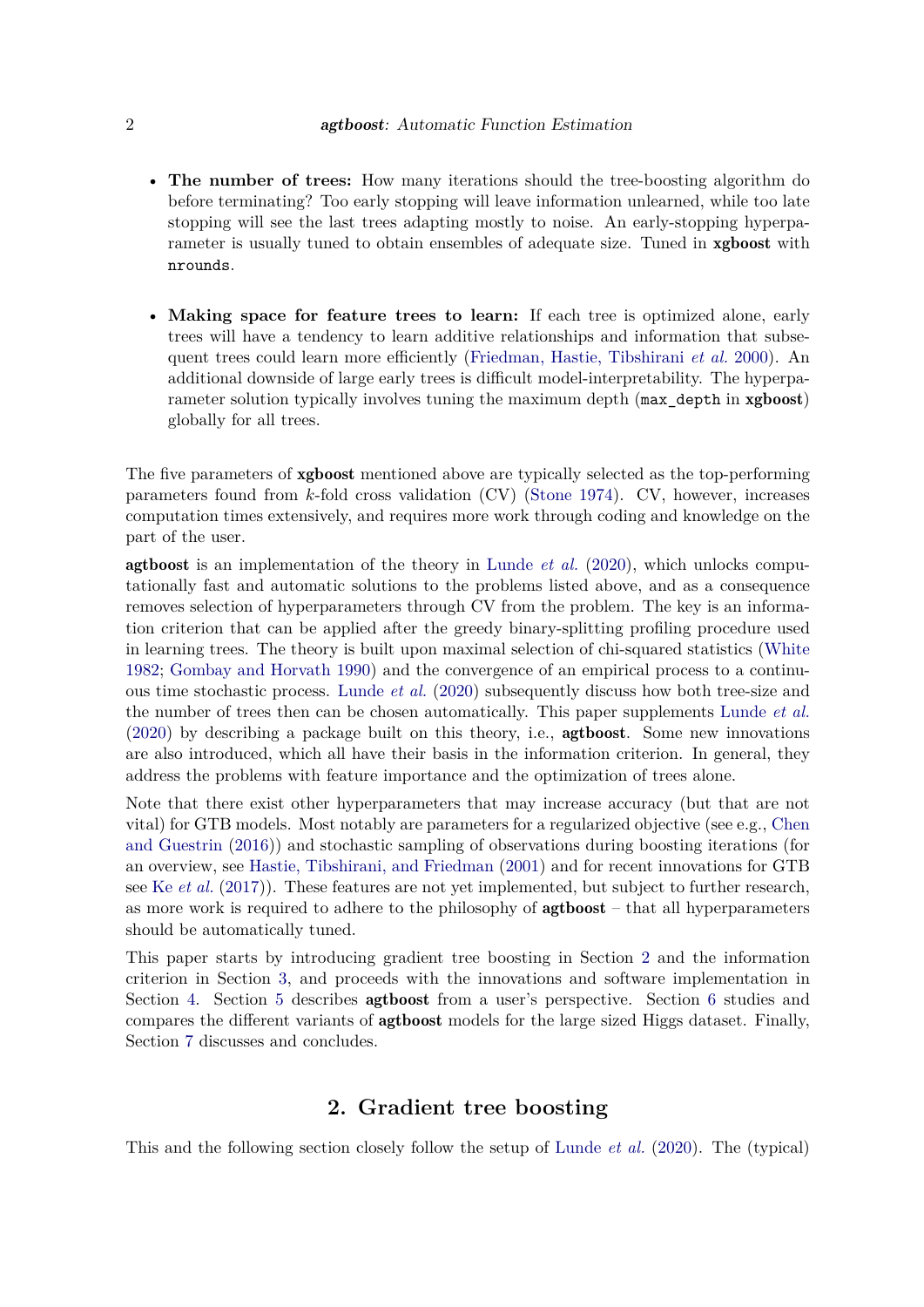objective of gradient tree boosting procedures is the supervised learning problem

<span id="page-2-0"></span>
$$
f(x) = \arg\min_{f} E[l(y, f(x))],
$$
\n(1)

for a response  $y \in R$ , feature vector  $x \in R^m$ , and loss function *l* measuring the difference between the response and prediction  $\hat{y} = f(x)$ . For gradient boosting to work, we require *l* to be both differentiable and convex. Then, using training data, say  $\mathcal{D}_n = \{(y_i, x_i)\}_{i=1}^n$ , we seek to approximate [\(1\)](#page-2-0) by learning *f* in an iterative manner: Given a function  $f^{(k-1)}$ , we seek  $f_k$ to minimize

$$
f_k(x) = \arg\min_{f_k} E[l(y, f^{(k-1)}(x) + f_k(x))],
$$
\n(2)

approximately to second order. This is done by computing the derivatives

$$
g_{i,k} = \left. \frac{\partial}{\partial \hat{y}^{(k-1)}} l(y, \hat{y}^{(k-1)}) \right|_{\hat{y}^{(k-1)} = f^{(k-1)}(x)}, \ h_{i,k} = \left. \frac{\partial^2}{\partial (\hat{y}^{(k-1)})^2} l(y, \hat{y}^{(k-1)}) \right|_{\hat{y}^{(k-1)} = f^{(k-1)}(x)}, \tag{3}
$$

for each observation in the training data, and then approximate the expected loss by averaging,

$$
f_k(x) = \arg\min_{f} \frac{1}{n} \sum_{i=1}^n l(y, \hat{y}_i^{(k-1)}) + g_{i,k} f_k(x) + \frac{1}{2} h_{i,k} f_k(x)^2.
$$
 (4)

Terminating this procedure at iteration *K*, the final model is an additive model of the form

<span id="page-2-1"></span>
$$
\hat{y}_i = \hat{y}^{(K)} = \sum_{k=1}^{K} f_k(x_i).
$$
\n(5)

Still, [\(4\)](#page-2-1) is a hard problem, as the search among all possible functions is obviously infeasible. Therefore, it is necessary to constrain the search over a a family of functions, or "base learners". While multiple choices exist, agtboost follows the convention of using CART [\(Breiman](#page-13-1) *et al.* [1984\)](#page-13-1).

For a full discussion of decision trees, see [\(Hastie](#page-14-7) *et al.* [2001\)](#page-14-7) for a general treatment, and [Lunde](#page-14-0) *et al.* [\(2020\)](#page-14-0) for details on its use in gradient tree boosting and agtboost. We constrain ourselves to a brief mention of important aspects. Firstly, decision trees learn constant predictions (called leaf-weights) in regions of feature space. We let  $I_{t,k} = \{i : q_k(x) = t\}$  denote the index-set of training indices that falls into region (or leaf) *t*, denoted by  $q_k(x) = t$ , where *q<sup>k</sup>* is the topology of the *k*'th tree, a function that takes the feature vector and returns the the node-index or corresponding index of region in feature space, *t*. The prediction from the tree is given by

$$
f_k(x_i) = w_{q_k(x_i)}.\tag{6}
$$

Secondly, the estimated leaf-weights have closed form in the 2'nd order boosting procedure described above, namely

$$
\hat{w}_{t,k} = -\frac{G_{t,k}}{H_{t,k}} \text{ where } G_{t,k} = \sum_{i \in I_{t,k}} g_{i,k} \text{ and } H_{t,k} = \sum_{i \in I_{t,k}} h_{i,k}.
$$
 (7)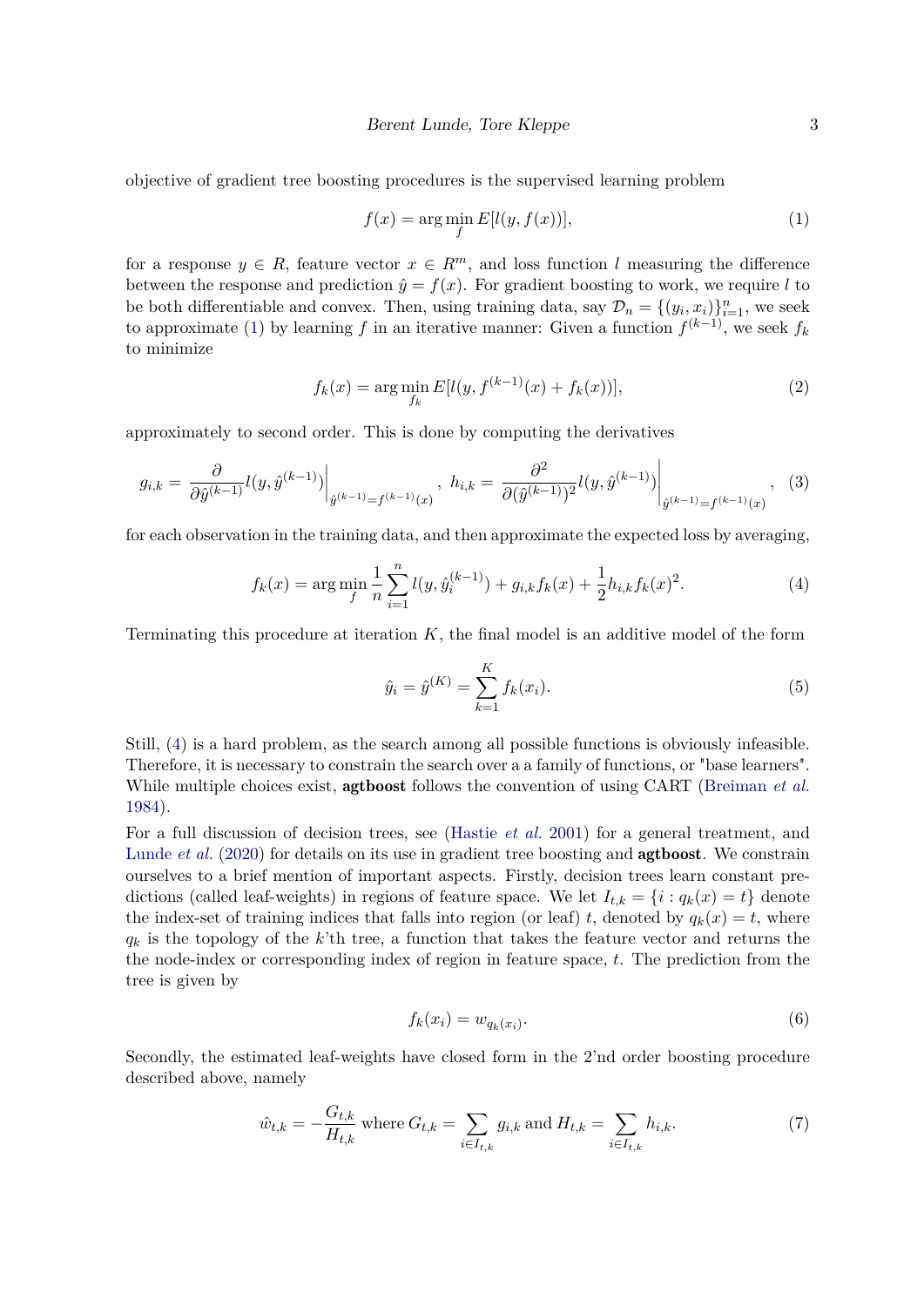Thirdly, the regions of feature space are learned by iteratively splitting all leaf-regions (starting with the full feature space as the only leaf) creating new leaves and regions. The region is split on the split-point that gives the largest reduction in training loss, say  $R_t$ , among all possible binary splits. This search is fast, as the training loss, modulus unimportant constant terms, in region *t* is given as

$$
l_t = -\frac{G_{t,k}^2}{2nH_{t,k}},\tag{8}
$$

and enumeration of possible splits can therefore be done in *mn* log *n* time. The above procedure creates the decision tree  $f_k$ , which is then added to the model  $f^{(k-1)}$  by

$$
f^{(k)} = f^{(k-1)} + \delta f_k, \ \delta \in (0,1). \tag{9}
$$

The constant  $\delta$ , typically called the "learning rate" or "shrinkage", leaves space for feature models to learn. Values are often taken as "small", but this comes at the added computational cost of an increase in the number of boosting iterations (infinite when  $\delta \to 0$ ) before convergence. The learning rate is the only hyperparameter of the boosting procedure in agtboost that is not tuned automatically. The default value is set at 0*.*01, which should be sufficiently small for most applications without incurring too much computational cost.

## **3. Information criteria**

<span id="page-3-0"></span>This section introduces generalization loss-based information criteria, which includes types such as Akaike Information Criterion (AIC) [\(Akaike](#page-13-5) [1974\)](#page-13-5), Takeuchi Information Criterion (TIC) [\(Takeuchi](#page-14-8) [1976\)](#page-14-8) and Network Information Criterion (NIC) [\(Murata, Yoshizawa, and](#page-14-9) [Amari](#page-14-9) [1994\)](#page-14-9). Generalization loss is perhaps better known as an instance of test loss, say  $l(y^0, f(x^0))$ , where  $(y^0, x^0)$  is an observation unseen in the training phase, i.e., not an element and independent of  $\mathcal{D}_n$ . This specification is important, as [\(1\)](#page-2-0) is intended for this quantity, and using the training loss, in our case [\(4\)](#page-2-1) as an estimator, care must be taken as the training loss is biased downwards in expectation. This bias is known as the *optimism* of the training loss [\(Hastie](#page-14-7) *et al.* [2001\)](#page-14-7), and denoted *C*. A generalization loss-based information criterion, say  $C$ , is intended to capture the size of the optimism, such that adding  $\tilde{C}$  to the training loss gives an (at least approximately) unbiased estimator of the expected generalization loss. The equation behind the generalization loss-based information criteria mentioned above is

<span id="page-3-1"></span>
$$
\tilde{C} = \text{tr}\left(E\left[\nabla_{\theta}^{2}l\left(y, f(x; \theta_{0})\right)\right]Cov(\hat{\theta})\right),\n\tilde{C} \approx E[l(y^{0}, f(x^{0}; \hat{\theta}))] - E[l(y_{1}, f(x_{1}; \hat{\theta}))],
$$
\n(10)

where  $(y_1, x_1)$  is a (random) instance of the training dataset, and  $\theta_0$  is the population mini-mizer of [\(1\)](#page-2-0) where optimization is done over a parametric family of functions and  $\hat{\theta}$  is not at the boundary of parameter space [\(Burnham and Anderson](#page-13-6) [2003,](#page-13-6) Eqn. 7.32).

In the GTB training procedure described in section [2,](#page-1-0) the model selection questions of added complexity are always at the "local" root (constant prediction) versus stump (a tree with two leaf-nodes) model. It is always one, and only one, node at a time that is tried split in this gradient tree boosting procedure. Thus isolate this relevant node by assuming and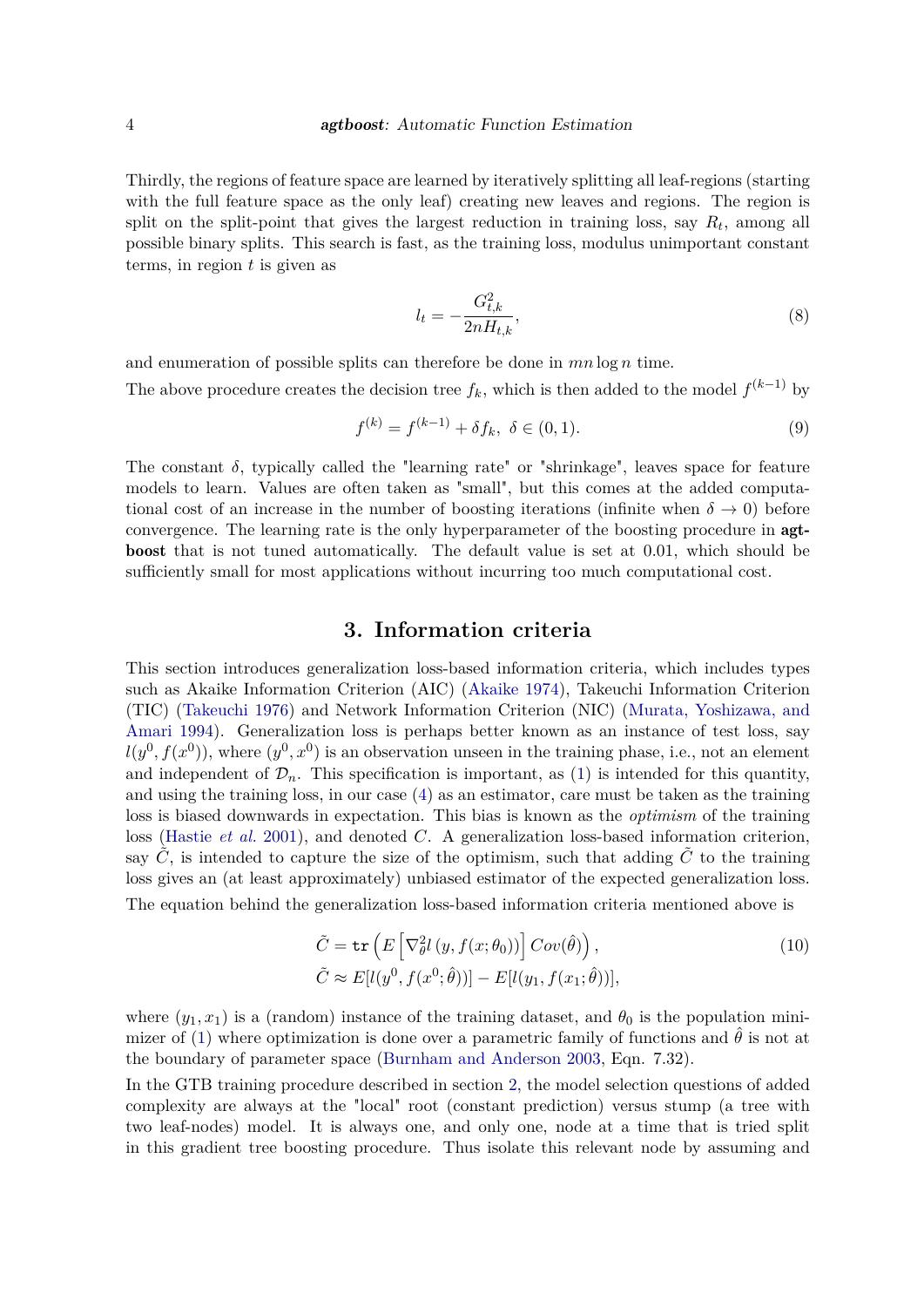conditioning on that  $q(x) = t$ , then node *t* may be referenced and treated as a root. Further, for convenient notation, assume to be at some boosting iteration *k*, thus dropping notational dependence on current iteration, and let *l* and *r* denote the left and right child nodes of node *t*. The idea of [Lunde](#page-14-0) *et al.* [\(2020\)](#page-14-0) is to use the optimism of the root (node *t*, conditioned on data falling into leaf *t*, i.e.,  $q(x) = t$ ) and stump model (split of node *t*, with the same conditioning as for the root), say  $C_{\text{root}}$  and  $C_{\text{stump}}$ , to adjust the root and stump training loss, to see if there is expected a positive reduction in generalization loss,

$$
-\frac{1}{2n} \left[ \frac{G_t^2}{H_t} - \left( \frac{G_l^2}{H_l} + \frac{G_r^2}{H_r} \right) \right] + C_{\text{root}} - C_{\text{stump}} > 0, \tag{11}
$$

which would be used to decide if to split further in a tree, and to see if a tree-stump model  $f_k$  could be added to the ensemble  $f^{k-1}$ . The root and stump training loss combined in the parenthesis is the loss-reduction, *R*, that is profiled over for different binary splits. This profiling, however, complicates evaluation of the above inequality as it induces optimism into *Cstump* which [\(10\)](#page-3-1) cannot handle directly.

We may combine the root and stump optimisms to create a loss-reduction optimism, say  $C_R = C_{\text{root}} - C_{\text{stump}}$ . [Lunde](#page-14-0) *et al.* [\(2020\)](#page-14-0) derives the following estimator for the optimism of loss-reduction

<span id="page-4-1"></span>
$$
\tilde{C}_R = -\tilde{C}_{root} \pi_t E\left[B(\mathbf{x})\right],\tag{12}
$$

where  $\pi_t$  is the probability of being in node  $t$ , estimated by the fraction of training data passed to node *t*, and  $\tilde{C}_{root}$  is calculated as [\(10\)](#page-3-1) conditioned on being in node *t*, and may be estimated using the sandwich estimator [\(Huber](#page-14-10) *et al.* [1967\)](#page-14-10) together with the empirical Hessian. The remaining quantity in [\(12\)](#page-4-1),  $B(x)$  where **x** is the full design matrix of the training data, is a maximally chosen random variable

$$
B(\mathbf{x}) = \max_{j \le 1 \le m} B_j(x_{\cdot j}), \ B_j(x_{\cdot j}) = \max_{1 \le k \le a} S_j(\tau_k)
$$
(13)

defined from a specification of the Cox-Ingersoll-Ross process (CIR) [\(Cox, Ingersoll, and Ross](#page-13-7) [1985\)](#page-13-7),  $S(\tau)$ , with speed of adjustment to the mean 2, long term mean 1 and instantaneous rate of volatility  $2\sqrt{2}$ , therefore having dynamics given by the SDE

$$
dS(\tau) = 2(1 - S(\tau))dt + 2\sqrt{2S(\tau)}dW(\tau),
$$
\n(14)

which is "observed" at time-points  $\tau_k = \frac{1}{2}$  $\frac{1}{2}$ log  $\frac{u_k(1-\epsilon)}{\epsilon(1-u_k)}$ ,  $\epsilon$  → 0 defined from the split-points  $u_k$  =  $p(x_{ij} \leq s_k)$ ,  $i = 1$ :  $(n-1)$  on feature *j*. To estimate  $E[B(\mathbf{x})]$  is, however, not straight forward. [Lunde](#page-14-0) *et al.* [\(2020\)](#page-14-0) discuss a solution using exact simulation of the CIR process using  $\epsilon = 10^{-7}$ , together with the fact that the stationary CIR is in the maximum domain of attraction of the Gumbel distribution [\(Gombay and Horvath](#page-14-6) [1990\)](#page-14-6), an independence assumption on features, and numerical integration to evaluate the expectation.

### **4. Software implementation and innovations**

<span id="page-4-0"></span>agtboost employs the r.h.s. of [\(12\)](#page-4-1) to solve the list of problems presented in the introduction, which for other implementations are solved by tuning the hyperparameters using techniques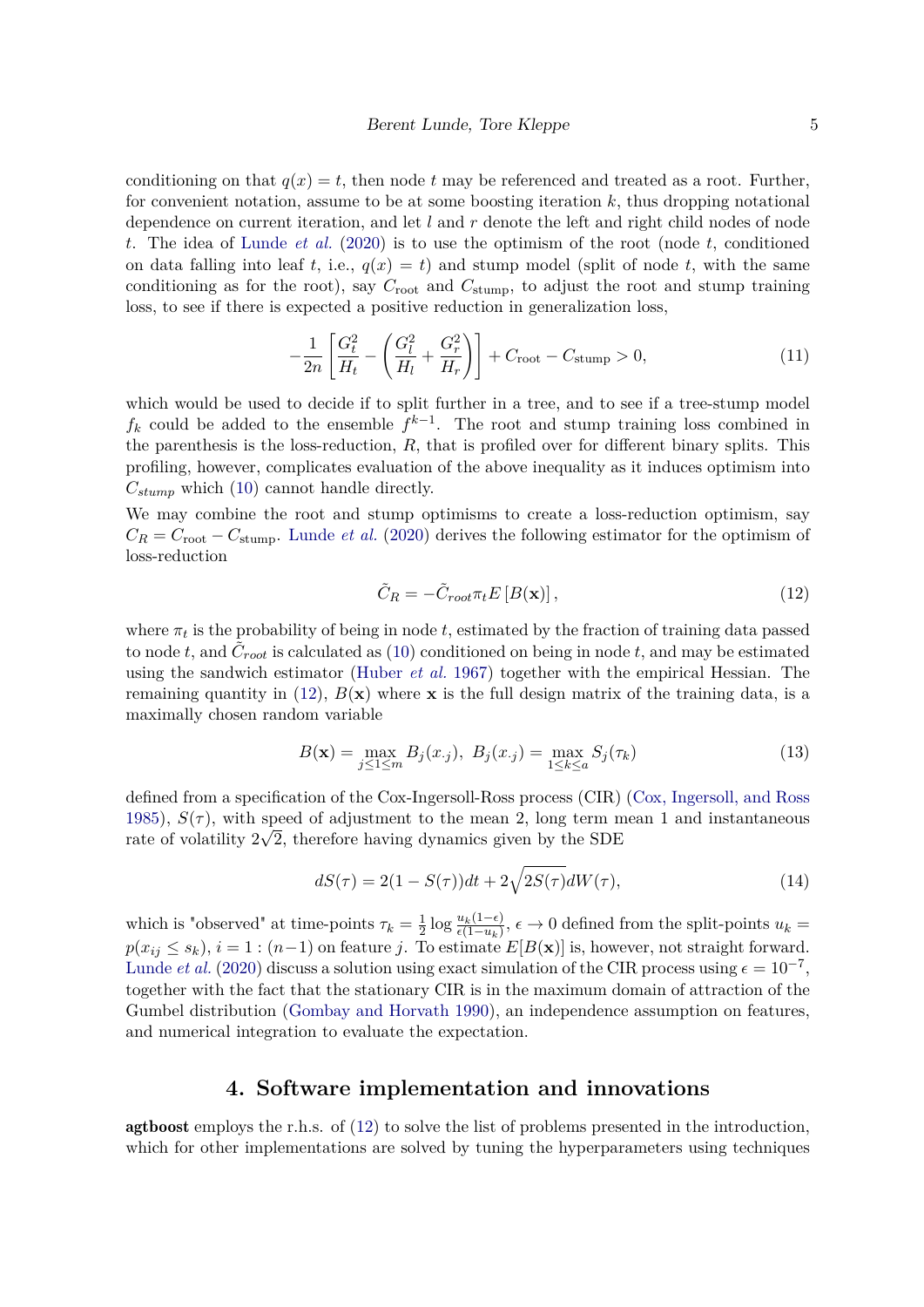

<span id="page-5-1"></span>Figure 1: Top: [left] Full model fit on training-data, [middle] test loss versus the number of boosting iterations, with the minimum expected loss possible (true model) included with a horizontal line, and [right] the number of leaves in the *k*'th tree. Bottom: The First, 100'th and 200'th tree fits to the training MSE-residuals,  $r_i^{(k)} = -g_{i,k}/h_{i,k} = y_i - \hat{y}^{(k-1)}$  at respective iterations. The  $n = 100$  training and test observations were i.i.d. generated with a linear structural relationship and Gaussian noise,  $x \sim U(0, 5)$  and  $y \sim N(x, 1)$ .

such as cross-validation (CV) [\(Stone](#page-14-4) [1974\)](#page-14-4). The use of [\(12\)](#page-4-1) alleviates the need for hyperparameters tuned with CV, as it allows the base-learner trees  $f_k$  and the ensemble  $f^{(k)}$  to stop at a given complexity that is adapted to the training data at hand. Thus significantly increasing the speed of training a gradient tree boosting ensemble. Furthermore, the technical knowledge imposed on the user, with respect to both gradient tree boosting and the dataset at hand, is reduced. **agtboost** is coded in  $C++$  for fast computations, and relies on **Eigen** [\(Guennebaud, Jacob](#page-14-11) *et al.* [2010\)](#page-14-11) for linear algebra, the R header files [\(R Core Team](#page-14-12) [2018\)](#page-14-12) for some distributions, and Rcpp [\(Eddelbuettel and François](#page-13-8) [2011\)](#page-13-8) for bindings to R. The remainder of this section goes through the innovations in agtboost that directly attacks the previously mentioned tuning-problems.

#### <span id="page-5-2"></span>**4.1. Adaptive tree size**

Equipped with an information criterion for loss reduction after greedy-split-profiling, the necessary adjustments are rather straight-forward, and are also discussed in [Lunde](#page-14-0) *et al.* [\(2020\)](#page-14-0). For completeness, the usage of [\(12\)](#page-4-1) towards selecting the complexity of trees  $f_k$  is restated here: After the split that maximizes training loss reduction *R* is found, the following inequality is tested

<span id="page-5-0"></span>
$$
R + \tilde{C}_R > 0,\t\t(15)
$$

and if it evaluates to TRUE, then two new leaves (and regions) are created and successive splitting on them is performed. This continues until [\(15\)](#page-5-0) evaluates to FALSE. This criterion is employed for all but the first (root) split, which is forced. This forced split is done to assure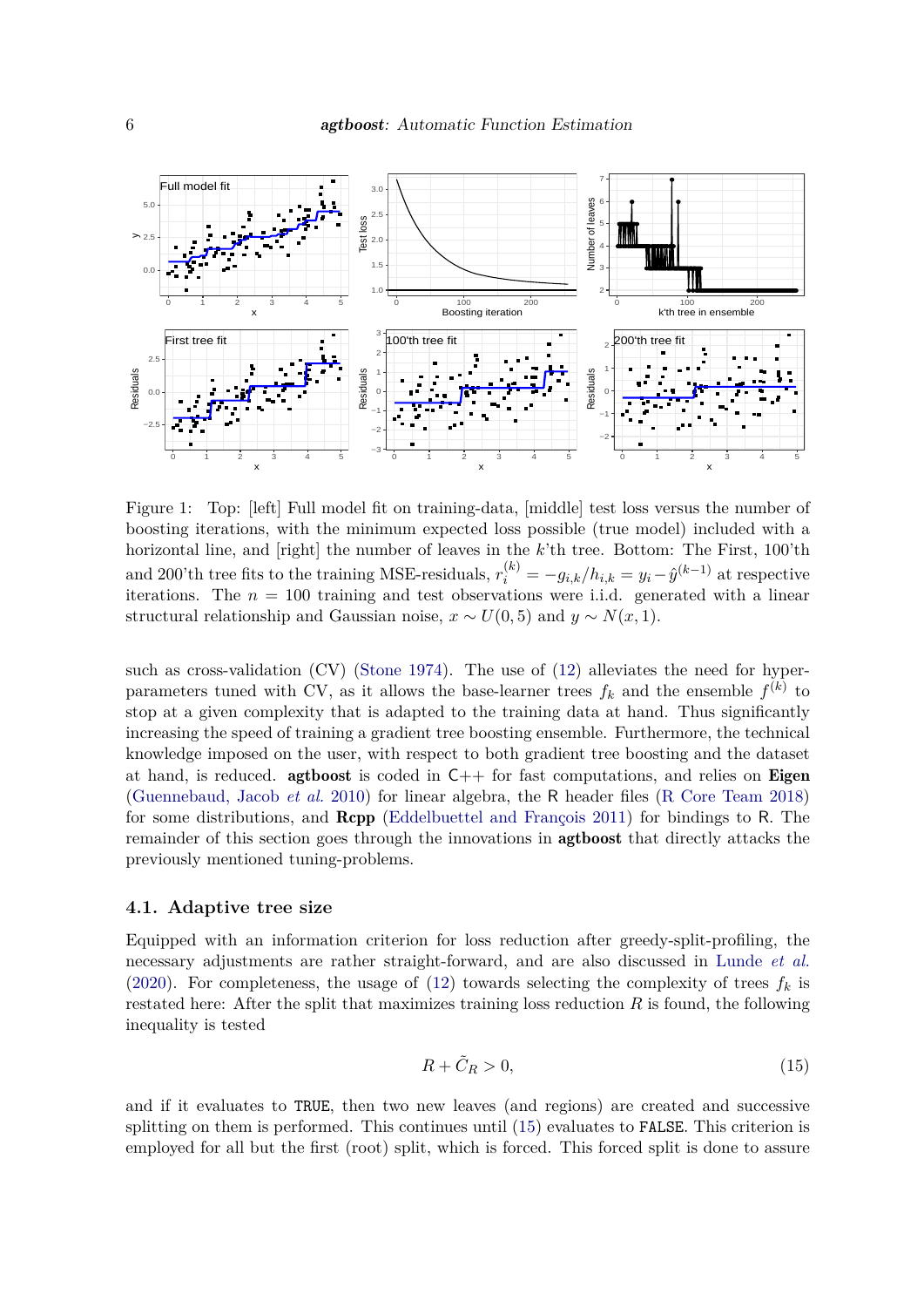some increase in model complexity, as  $\sum_i g_i = 0$  is always true and a root model will therefore be equivalent to adding zero to the model.

Figure [1](#page-5-1) illustrates this adaptivity: Visually, it is seen that trees assign higher leaf-node predictions to observations with high values of  $x$  than to small values of  $x$ , thus capturing the structural relationship  $y = x$  in the simulated data. Furthermore, of the trees plotted in the lower lane together with residuals  $y_i - \hat{y}_i^{(k-1)} = -g_{i,k}/h_{i,k}$  at iterations  $k \in \{1, 100, 200\},$ none of them can be seen to be complex enough to adapt to the Gaussian noise in the training data. Indeed, every subsequent iteration reduces the value of test loss, seen from the top-middle panel. Further verification of this is given by the decreasing complexity of trees (measured in terms of number of leaves), corresponding to residuals at early iterations necessarily containing more information than later ones. Thus, early trees therefore tend to be more complex than at later stages of the training.

#### **4.2. Automatic early stopping**

The natural stopping criterion for the iterative boosting procedure, in the context of supervised learning, is to stop when the increase in model complexity no longer gives a reduction in generalization loss. From Figure [1,](#page-5-1) the top-right plot shows that the later iterations tend to be tree-stumps. Indeed, a tree constructed using the method described in Section [4.1](#page-5-2) will be a tree stump at the iteration where the natural stopping criterion terminates the algorithm. This is because a more complex tree must have passed the "barrier" (i.e., inequality) [\(15\)](#page-5-0), and necessarily will have a decrease in generalization loss, as long as  $\delta \in (0,1]$ . Care must however be taken, as we are scaling the *k*'th tree with the learning rate,  $\delta$ , and [15](#page-5-0) might therefore not be used directly. [Lunde](#page-14-0) *et al.* [\(2020\)](#page-14-0) discuss this: The solution lies in the general equation for Equation [\(10\)](#page-3-1) [\(Hastie](#page-14-7) *et al.* [2001\)](#page-14-7)

$$
\tilde{C} = \frac{2}{n} \sum_{i=1}^{n} Cov(y_i, \hat{y}_i),\tag{16}
$$

and the optimism therefore scales linearly. The training loss, on the other hand, does not and can be seen to scale with the factor  $\delta(2-\delta)$  from direct computations. Scaling the training loss and optimism appropriately, **agtboost** evaluates a similar inequality as  $(15)$ , namely

<span id="page-6-0"></span>
$$
\delta(2-\delta)R + \delta\tilde{C}_R > 0,\tag{17}
$$

which if evaluates to FALSE, indicates that the increased complexity does not decrease generalization loss, and subsequently the boosting procedure is terminated.

The top-left panel of Figure [1](#page-5-1) illustrates the fit of a model that converged after  $K = 255$ iterations, and also shows a "convergence plot" (top-middle panel with test loss at different boosting iterations) that flattens out. Indeed, repetitions of the same experiment with an increased number of training instances, *n* (see top row of Figure [2\)](#page-7-0), shows that the test loss converges on average towards 1, indicated by the horizontal line. This is the expected minimum value possible due to the standard Gaussian noise. Furthermore, if considering the lower-right plot with the fit of the 200'th tree to the residuals at that iteration, we can see that the algorithm still finds information that is hard to see for the naked eye. The algorithm continues for another 55 iterations, that still manages to decrease test loss.

#### **4.3. The global-subset algorithm**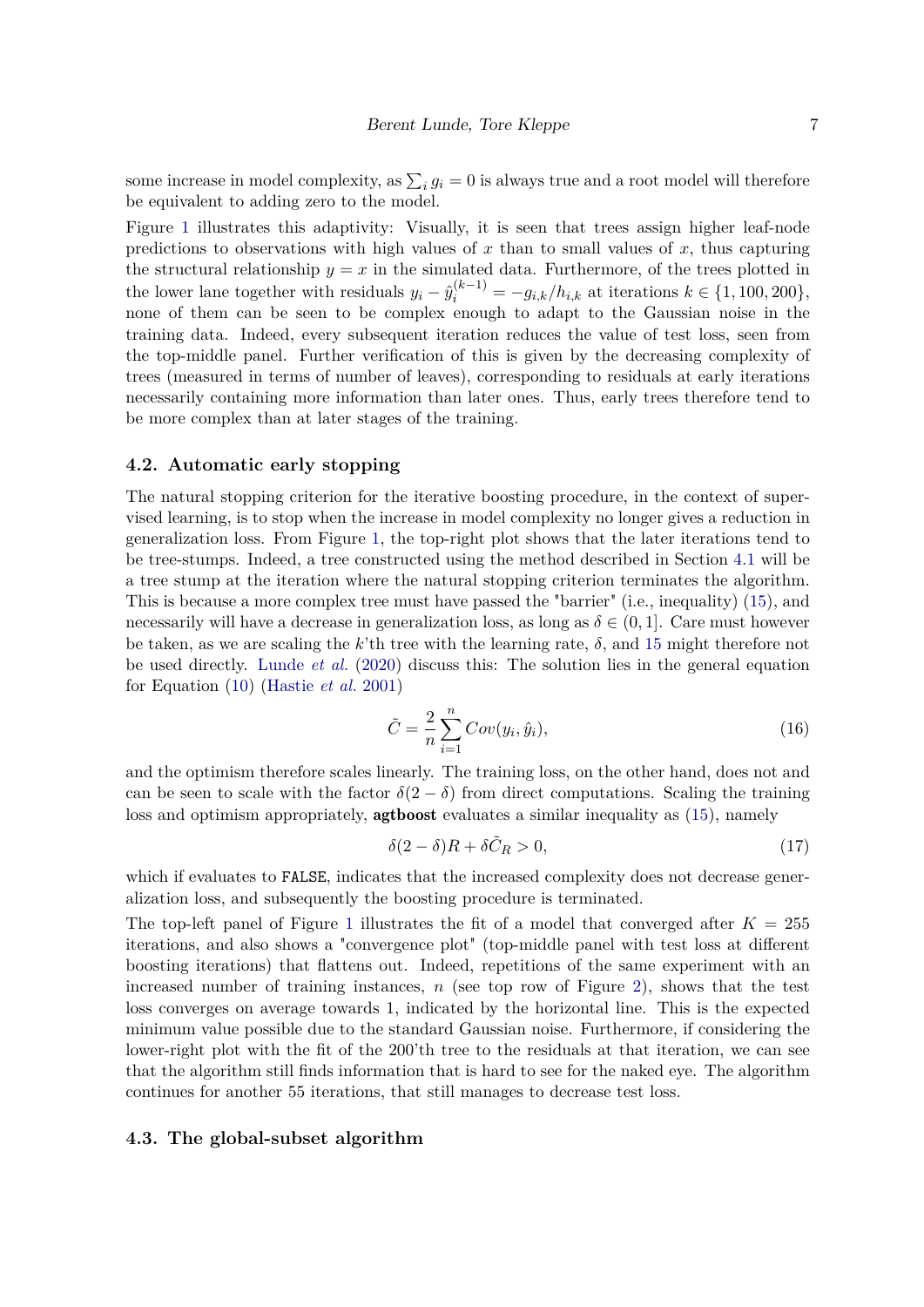

<span id="page-7-0"></span>Figure 2: Top: Test loss at different boosting iterations for the global-subset and vanilla algorithms training and testing with an increasing number of observations. Lower: The number of leaves in the *k*'th tree for the global-subset and vanilla algorithms, also training and testing with the same number of observations as in the top row. The data generating process is the same as described in the caption of Figure [1,](#page-5-1) but with the number of training and test observations set to  $n = \{1000, 10000, 100000\}$  for the three columns.

Equipped with the information criterion [\(12\)](#page-4-1), it is possible to construct a solution to the problem that each tree is optimized alone, mentioned as the third point in the introduction. For this subsection, denote the reduction in training loss from splitting some node *t* at the *k*'th boosting iteration by  $_kR_t$ . For example, the reduction from the root-node split at the same *k*'th iteration is denoted  $kR_1$  and the reduction from splitting the root-node at the  $(k+1)$ 'th boosting iteration is denoted  $k+1$ <sup>k</sup><sub>1</sub>.

The idea is rather simple, namely to compare the average generalization loss reduction from a chosen split in the *k*'th boosting iteration, with that of the average generalization loss reduction we would obtain from the root-split in the  $(k+1)$ 'th boosting iteration if the aforementioned split was not performed and the recursive splitting at the *k*'th iteration terminated. This then allows the tree-boosting algorithm to consider (in a greedy manner) all possible allowed changes in function complexity of the ensemble, not just a deeper tree. The naive approach to do this – at each possible split in the *k*'th iteration, temporarily terminate, and start on the  $(k+1)$ 'th iteration for inspection of the root-split reduction in generalization loss – is computationally infeasible. Instead, notice that, as  $\delta \to 0$ , the 2'nd order gradient boosting approximation to the loss is increasingly accurate, and that, at the limit  $\delta \to 0$ , we have  $f_k = f_{k+1}$ , as  $f_k$  is scaled to zero by the learning rate. Necessarily, we have  $kR_1 \approx k+1R_1$ and  $\tilde{C}_{kR_1} \approx \tilde{C}_{k+1R_1}$ .

The quantities  $_{k+1}R_1$  and  $\tilde{C}_{k+1}R_1$  may be used to adjust the right-hand-side of [\(15\)](#page-5-0) with the expected reduction in generalization loss of the next split, so that the recursive binary splitting terminates when splitting the next root-node is more beneficial. Using  ${}_{k}R_1$  and  $\tilde{C}^{}_{k}R_1$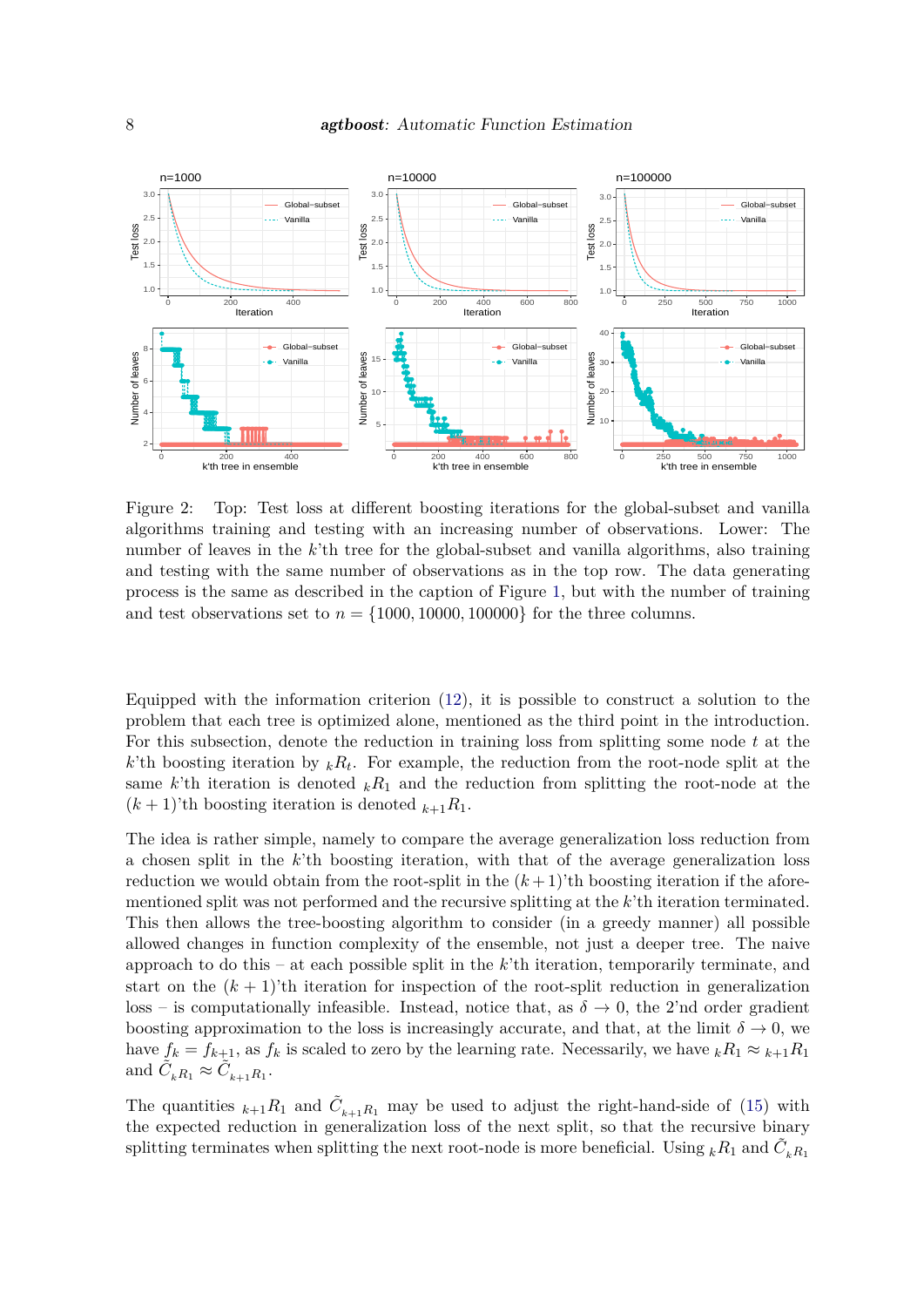as replacements, the reformulated split-stopping inequality yields

<span id="page-8-1"></span>
$$
\pi_t^{-1}\left({}_k R_t + \tilde{C}_k R_t\right) > \max\left\{0, {}_k R_1 + \tilde{C}_k R_1\right\}.
$$
\n(18)

The probability  $\pi_t$  is introduced to adjust for the difference in the number of training observations, as the root works on the full dataset, while node *t* necessarily works on some subset of the data. The inequality [\(18\)](#page-8-1) is then employed as a replacement for- and in the exact same manner as [\(15\)](#page-5-0)

Figure [2](#page-7-0) illustrates the practical difference in pathological learning behaviour: The data exhibits purely additive behaviour. [Friedman](#page-13-3) *et al.* [\(2000\)](#page-13-3) argues for a model consisting only of tree-stumps in this case. Both method converges to a test loss of approximately 1, the minimum expected test loss possible for a perfect model, for all values of *n*. The difference lies in the complexity and number of trees. The vanilla algorithm (using [\(15\)](#page-5-0)) builds each tree as if it was the last, and already at the first iteration, several regions of feature space will be split into sub-regions, seen from the plots in the lower row. The global-subset algorithm, however, "looks ahead" and often evaluates that terminating the recursive binary splitting procedure and starting on a new boosting iteration is more beneficial. Subsequently, trees are rarely complex and thus easier to interpret, but comes to the cost of a higher number of boosting iterations before terminating by the inequality [\(17\)](#page-6-0). This cost is decreased, however, as boosting iterations are overall faster than for the vanilla algorithm since individual trees are less complex.

## **5. Using the agtboost package**

<span id="page-8-0"></span>The goal of the **agtboost** package is to avoid expert opinions and computationally costly brute force methods with regards to tuning the functional complexity of GTB models. Usage should be as simple as possible. As such, the package has only two main functions, gbt.train for training an agtboost model, and a predict function that overloads the predict function in R. The main responsibility of the user is to identify a "natural" loss-function and link-function. To this end, agtboost also comes with a model validation function, gbt.ksval, which performs a Kolmogorov-Smirnov test on supplied data, and a function for feature importance, gbt.importance, that functions similarly to ordinary feature importance functions (see for instance [Hastie](#page-14-7) *et al.* [\(2001\)](#page-14-7)) but which calculates reduction in loss with respect to (approximate) generalization loss and not the ordinary training loss. Due to implementation using Rcpp modules, saving and loading of agtboost cannot be done by the ordinary save and load functions in R, but is made possible through the functions  $gbt \cdot save$  and  $gbt \cdot load$ . Table [1](#page-9-0) gives an overview of the implemented loss functions in agtboost.

Following is a walk-through of the agtboost package, applied to the caravan.train and caravan.test data [\(Van Der Putten and van Someren](#page-14-13) [2000\)](#page-14-13) that comes with the package and documented there. The caravan dataset has a binary response, indicating purchase of caravan insurance, and 85 socio-demographic covariates. Due to the nature of the response, classification using the logloss loss function is natural. To train a GTB model, it is only needed to specify the loss\_function argument in gbt.train

 $R$ > mod  $\leq$  gbt.train(y = caravan.train\$y, x = caravan.train\$x,  $loss_function = "logloss", verbose = 100)$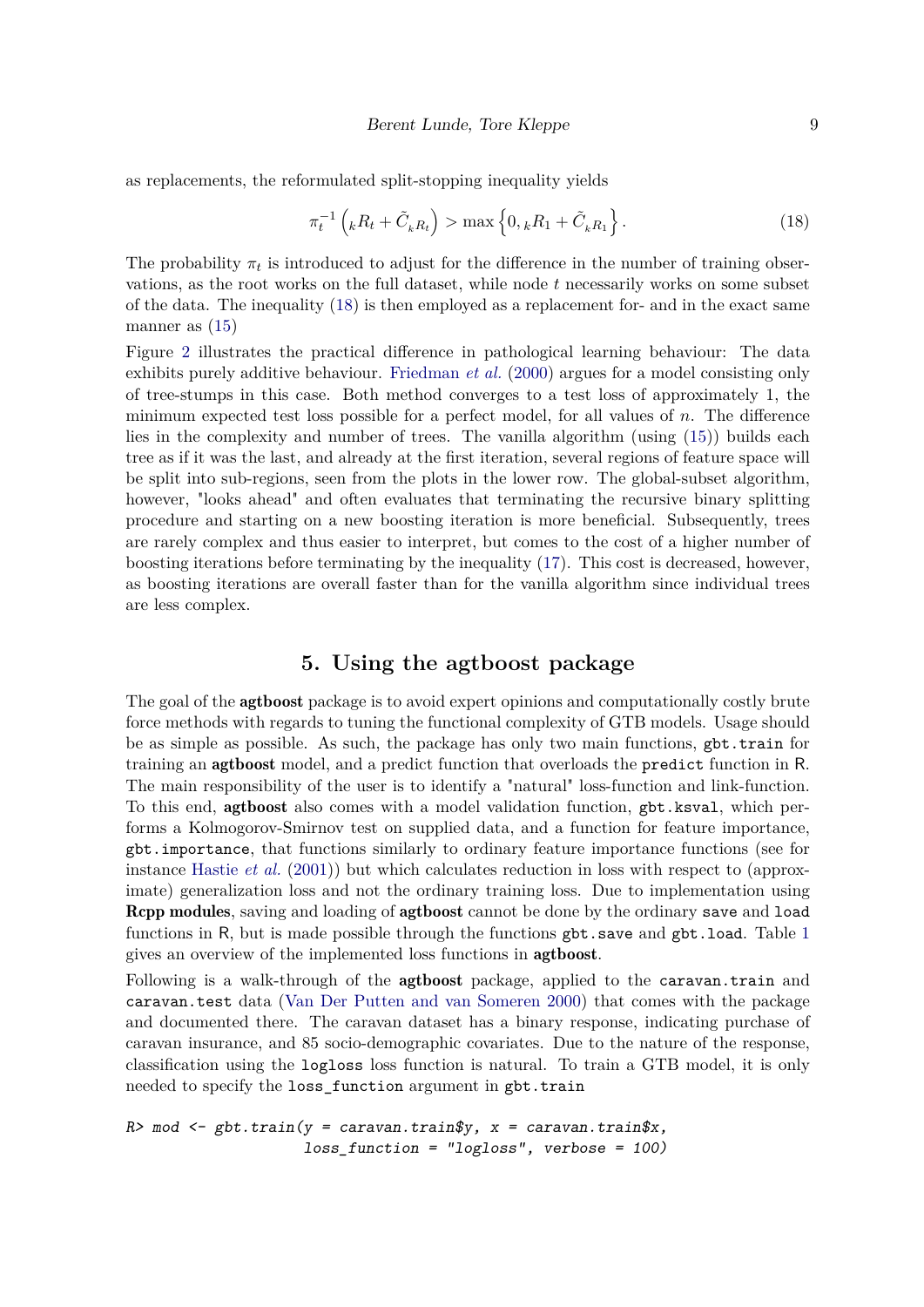| Type          | Distribution                        | Link                                        | Comment                                    |  |  |  |
|---------------|-------------------------------------|---------------------------------------------|--------------------------------------------|--|--|--|
| mse           | Gaussian                            | $\mu = f(x)$                                | Ordinary regression for continu-           |  |  |  |
|               |                                     |                                             | ous response                               |  |  |  |
| logloss       | Bernoulli                           | $\log\left(\frac{\mu}{1-\mu}\right) = f(x)$ | Regression for<br>classification           |  |  |  |
|               |                                     |                                             | problems                                   |  |  |  |
| gamma::neginv | Gamma                               | $-\frac{1}{u} = f(x)$                       | Gamma regression for positive              |  |  |  |
|               |                                     |                                             | continuous response                        |  |  |  |
| gamma:: log   | Gamma                               | $\log(\mu) = f(x)$                          | regression for positive continu-           |  |  |  |
|               |                                     |                                             | ous response                               |  |  |  |
| poisson       | Poisson                             | $\log(\mu) = f(x)$                          | Poisson regression for count data          |  |  |  |
|               |                                     |                                             | exhibiting $Var(y x) = E[y x]$             |  |  |  |
| negbinom      | Negative binomial $log(\mu) = f(x)$ |                                             | exhibiting<br>$\text{count}$ data<br>For - |  |  |  |
|               |                                     |                                             | overdispersion.<br>dispersion              |  |  |  |
|               |                                     |                                             | must be supplied to gbt.train              |  |  |  |

<span id="page-9-0"></span>Table 1: Overview of the loss functions available in agtboost.

```
it: 1 | n-leaves: 3 | tr loss: 0.2166 | gen loss: 0.2167
it: 100 | n-leaves: 2 | tr loss: 0.1983 | gen loss: 0.2019
it: 200 | n-leaves: 3 | tr loss: 0.1927 | gen loss: 0.1987
it: 300 | n-leaves: 2 | tr loss: 0.1898 | gen loss: 0.1978
```
Note the verbose=100 argument, which creates output at the first and every 100'th iteration. The output consists of the iteration number, the number of leaves of the *k*'th tree, the training loss and approximate generalization loss. By default, the global-subset algorithm using inequality  $(18)$  is used instead of  $(15)$ , if the latter is preferred, specify algorithm = "vanilla" as an argument to gbt.train.

The overloaded predict function may be used to check the fit on the training data, or to predict new data. To predict data, just pass the model object and the design matrix of data to be predicted

#### $R$ > prob\_te <- predict(mod, caravan.test\$x)

It is often meaningful to do some formal goodness-of-fit test in addition to only visually inspecting the fit. A quite natural and general way to do this for loss functions associated negative log-likelihoods, is to use the Kolmogorov-Smirnov test [\(Kolmogorov](#page-14-14) [1933\)](#page-14-14). The idea is to, for a continuous response, perform the CDF transform

<span id="page-9-2"></span><span id="page-9-1"></span>
$$
u_i = p\left(y \le y_i; \hat{\theta}(x_i)\right),\tag{19}
$$

preferably for test-data, and test the  $u_i$ 's against the standard uniform distribution, which holds if the model is correctly specified. If the response is discrete, then employ the transform

$$
u_i = p\left(y \le y_i - 1; \hat{\theta}(x_i)\right) + Vp\left(y_i; \hat{\theta}(x_i)\right),\tag{20}
$$

where  $V \sim U(0, 1)$ , instead of the CDF transform. All of this is implemented in the gbt.ksval function. To apply it to the caravan data model, simply write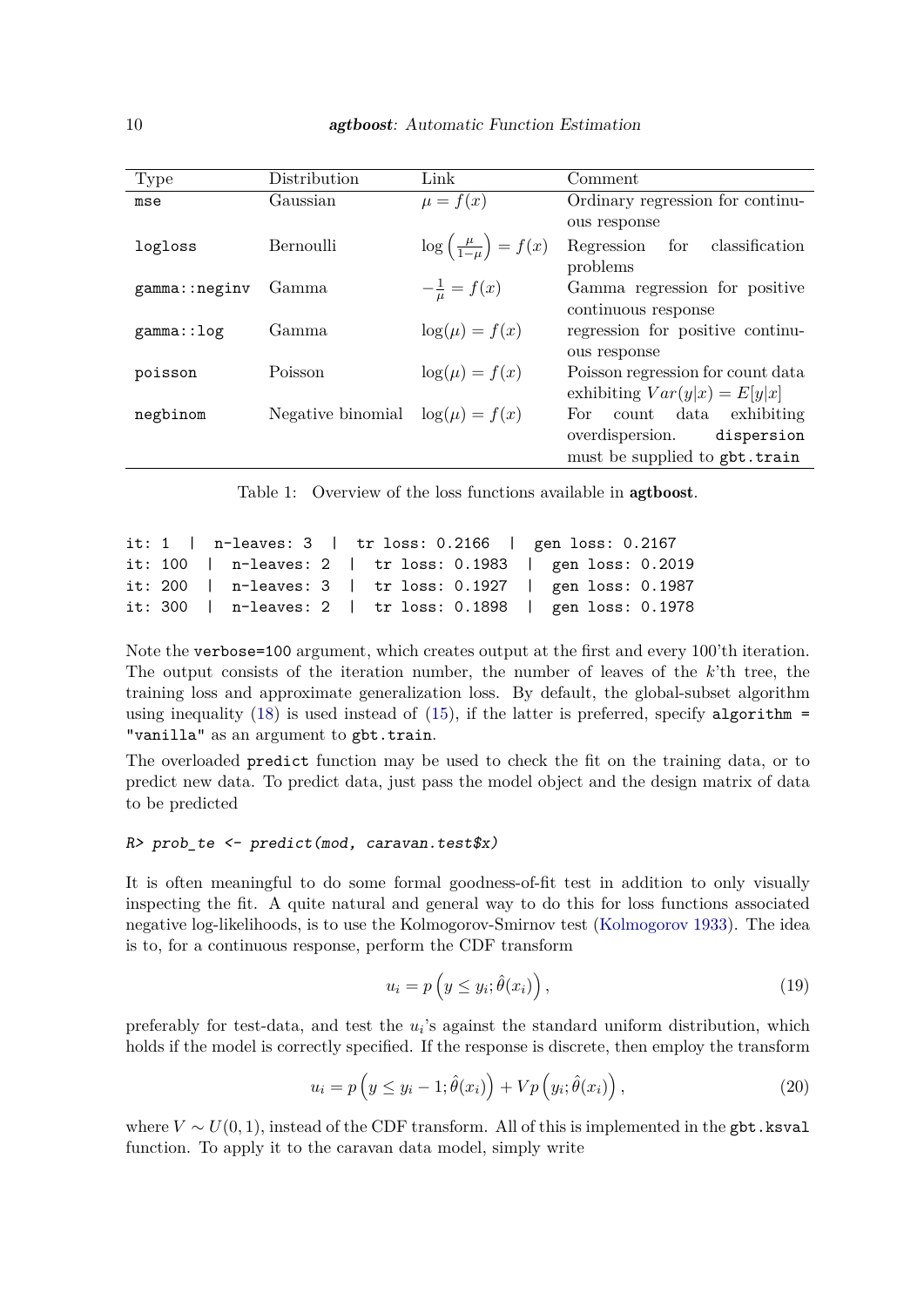

<span id="page-10-0"></span>Figure 3: [left] Histogram generated by gbt.ksval, where test-response observations are transformed using [\(20\)](#page-9-1). As the histogram closely resembles the histogram of standard uniformly distributed random variables, the model should not be discarded, something also indicated by the formal Kolmogorov-Smirnov test. [right] Feature importance plot generated by gbt.importance.

 $R$ > gbt.ksval(object = mod,  $y =$  caravan.test\$y,  $x =$  caravan.test\$x)

Classification One-sample Kolmogorov-Smirnov test data: u  $D = 0.021877$ , p-value = 0.3732 alternative hypothesis: two-sided

which produces output of the test-statistic, the p-value and the histogram in Figure [3.](#page-10-0) Note that for multi-parameter distributions, such as the Gaussian, gamma and negative binomial, the remaining parameters are assumed constant and maximum-likelihood estimates are pro-duced during evaluation of the gbt.ksval function to allow for the transforms [\(19\)](#page-9-2) and [\(20\)](#page-9-1). The estimates will then be produced in the output.

In addition to the gbt.ksval function, the gbt.importance function can be used to inspect the model. This function produces a traditional feature importance plot (see e.g. [Hastie](#page-14-7) *et al.* [\(2001,](#page-14-7) Chap. 15.3.2)), but different from other packages, the calculations are with respect to approximate generalization loss. Formally, for non-leaf nodes  $t$  in all trees in the ensemble, the value

$$
\delta(2-\delta)R_t + \delta\tilde{C}_{R_t}
$$

is added to the *j*-th element of a vector, where *j* is the *j*-th feature used for the split. The way in which gbt.importance calculates importance, and due to the sparse models produced by gbt.train, know-how tricks such as inserting Gaussian noise-features are not necessary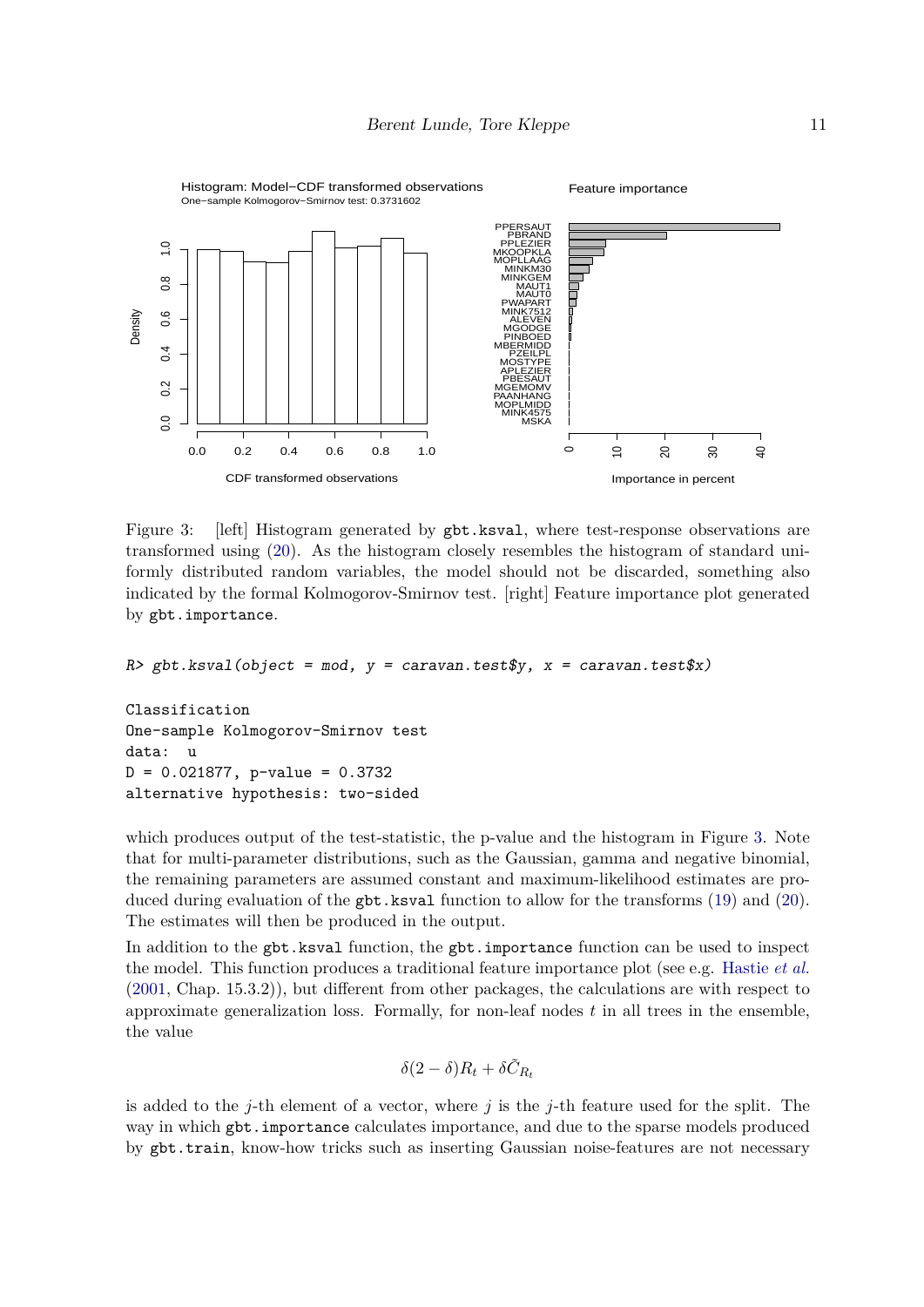| Algorithm     | Loss   | AUC    | Time   | $\#\text{trees}$ | #leaves | $#$ features |  |  |
|---------------|--------|--------|--------|------------------|---------|--------------|--|--|
| $n = 100$     |        |        |        |                  |         |              |  |  |
| vanilla       | 0.6728 | 0.5942 | 0.1417 | 32               | 64      | 1            |  |  |
| global-subset | 0.6734 | 0.5942 | 0.1386 | 30               | 60      | 1            |  |  |
| $n = 1000$    |        |        |        |                  |         |              |  |  |
| vanilla       | 0.6483 | 0.703  | 2.335  | 162              | 422     | 7            |  |  |
| global-subset | 0.6437 | 0.7071 | 1.623  | 184              | 504     | 8            |  |  |
| $n = 10000$   |        |        |        |                  |         |              |  |  |
| vanilla       | 0.5692 | 0.7796 | 1.191  | 684              | 4976    | 22           |  |  |
| global-subset | 0.5708 | 0.7781 | 1.201  | 768              | 4008    | 18           |  |  |
| $n = 100000$  |        |        |        |                  |         |              |  |  |
| vanilla       | 0.5317 | 0.8087 | 32.57  | 1055             | 43908   | 28           |  |  |
| global-subset | 0.5321 | 0.8085 | 34.17  | 1176             | 29105   | 28           |  |  |
|               |        |        |        |                  |         |              |  |  |

<span id="page-11-1"></span>Table 2: Results of the two algorithms available in agtboost for different number of training samples available. The Loss (Logloss) and AUC is computed on the test set with 1 million observations. The remaining columns are the total number of trees in the models, the total number of leaves summed up over all trees, and the total number of features used by the models. Loss metrics and computation times are almost identical, while complexity and construction differs.

when using **agtboost**. The right plot in Figure [3](#page-10-0) produces the feature importance plot for the caravan model. Note that only 24 of 85 possible features are used by the model. Re-training the model with only these relevant features might improve the fit, as the 61 features not used by the model are noise that mask information and enlarges the absolute value of the information criterion [\(12\)](#page-4-1).

## **6. Higgs big-data case study**

<span id="page-11-0"></span>The two variants of agtboost is tested across increasing training sizes of a dataset, and their intrinsic behaviour with regards to reduction in loss, number of trees and leaves of trees, numbers of features used, and convergence across boosting iterations is studied. We refer to models using inequality [\(15\)](#page-5-0) as "vanilla" models, and models using the global-subset algorithm  $(18)$  as "global-subset" models. To this end, the Higgs dataset<sup>[1](#page-0-0)</sup> is used. The Higgs data consists of 11 million observations of a binary response and 28 continuous features. The first 10 million observations are used for training, and the last million for testing for which results are reported. The training set is sampled randomly without replacement for  $n = \{10^2, 10^3, 10^4, 10^5\}$  observations, and trained on the respective training indices. Tests and reported results are always done on the one-million sized test-set.

In the "Loss" column of Table [2](#page-11-1) it is seen that the test-loss is decreasing in the size of the training set, as it should. Figure [4](#page-12-0) compliments this result: Each model is seen to converge and values of test loss flatten out as a function of boosting iterations. But, as the training set increases, more information in the data is present that allow lower points of convergence. None of the models are seen to overfit in the number of boosting iterations, as the curves

<sup>1</sup>https://archive.ics.uci.edu/ml/datasets/HIGGS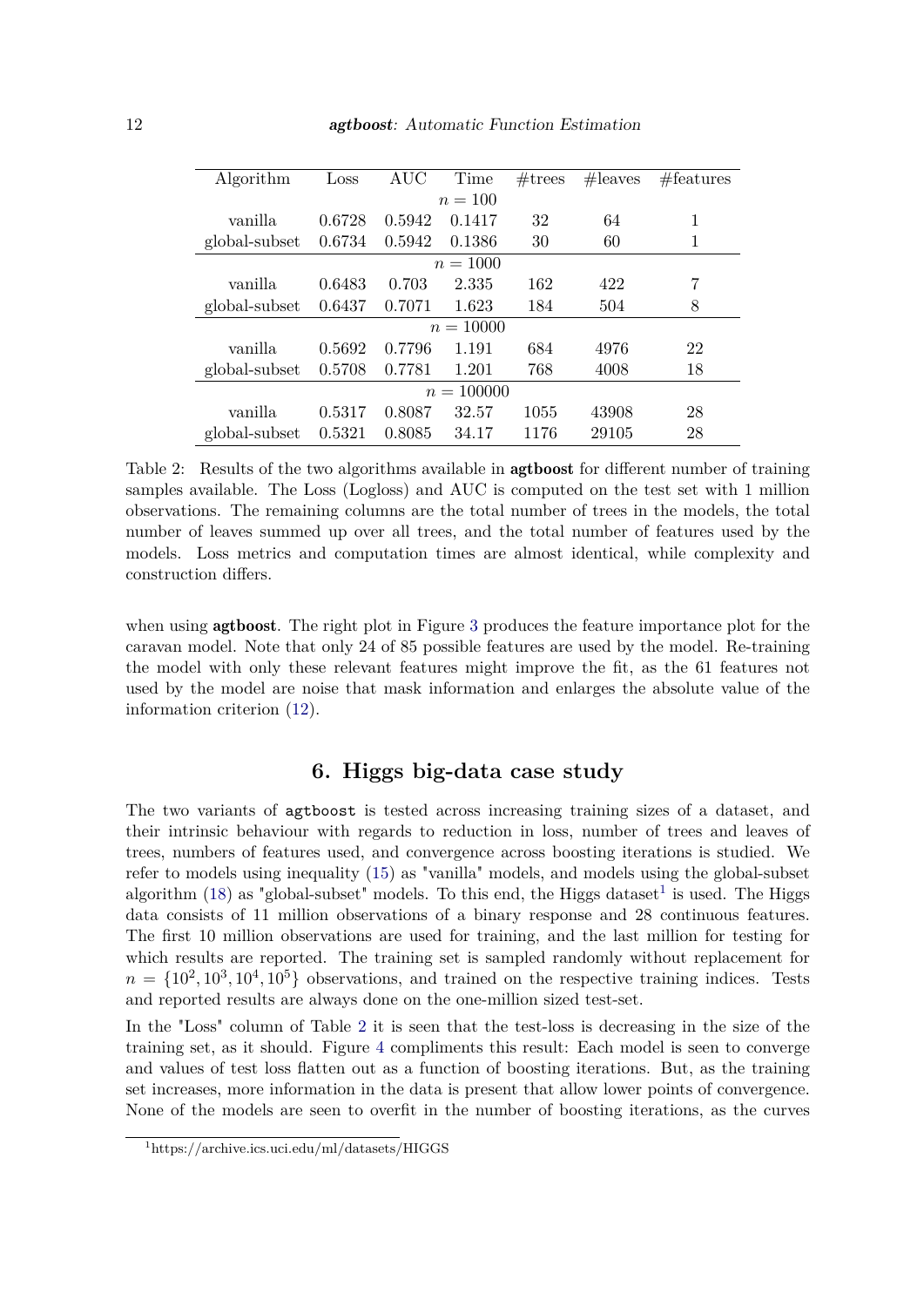

<span id="page-12-0"></span>Figure 4: Test loss as a function of boosting iterations, for the vanilla and global-subset models trained on  $n \in \{100, 1000, 10000, 100000\}$  training observations. More training observations imply more information, which allow for lower points of convergence and a greater number of boosting iterations. The methods stop at different boosting iterations. Notice the log scale on the horizontal axis.



<span id="page-12-1"></span>Figure 5: The number of leaves for the  $k$ 'th tree (boosting iteration  $k$ ) for different **agtboost** models trained on the Higgs data with a varying number of training observations. Notice the log scale on both the vertical and horizontal axes.

never increase.

While the two variants of **agtboost** converge to similar results in terms of test-loss, and the methods take a similar amount of time (column 5 of Table [2\)](#page-11-1), their behaviour during training and the complexity of the resulting models differ. Figure [5](#page-12-1) shows two different ways of learning the structural signal in the data. The early trees of the vanilla algorithm start with deep trees, and as the signal is learned, trees become smaller. Trees from the global-subset algorithm, on the other hand, start out with mere tree stumps, and then increase in size as interaction effects become more beneficial to learn than additive relationships. Trees do however not reach the depth of the deepest early trees of the vanilla algorithm. As interaction effects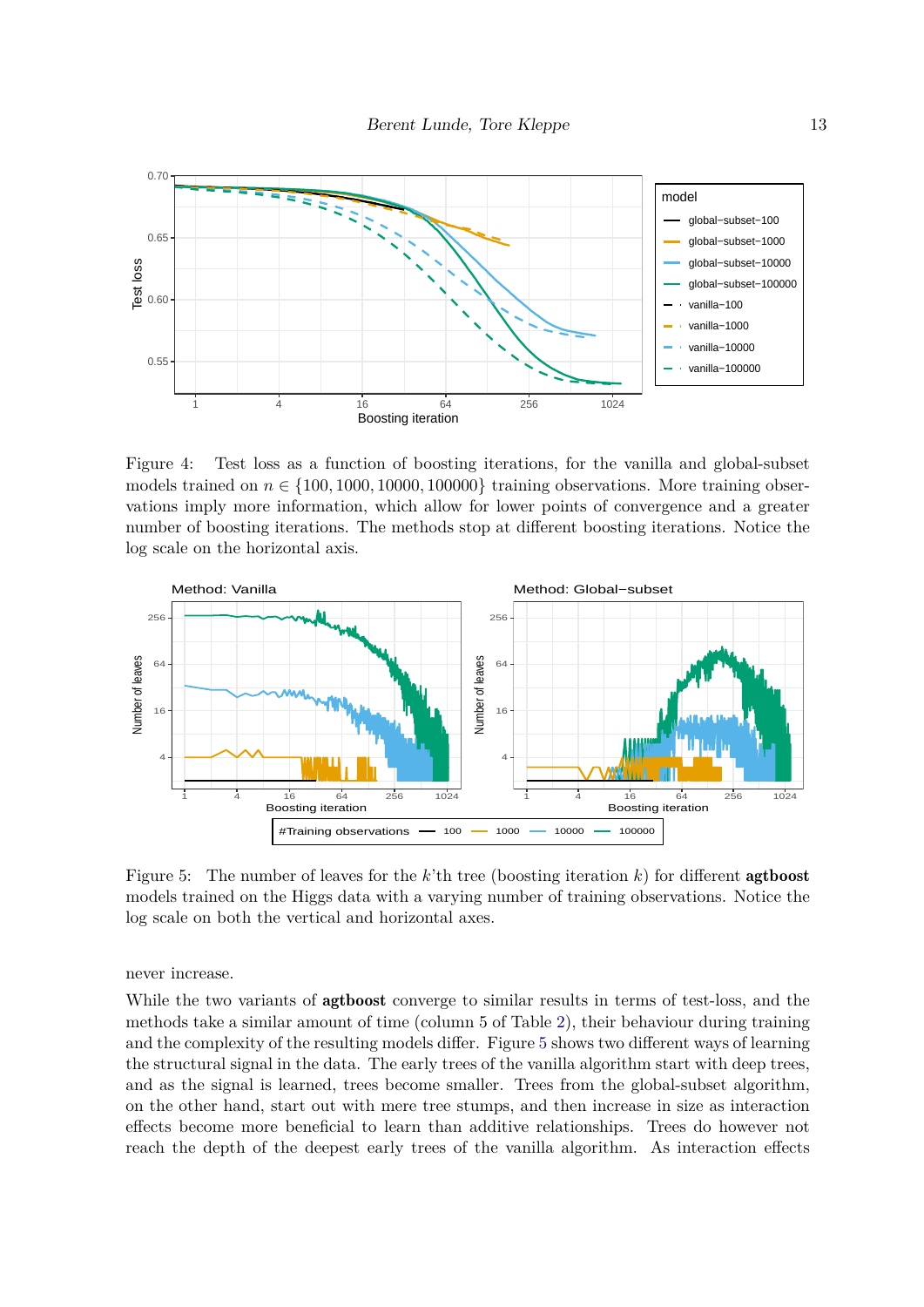are taken into the model, these trees also become smaller before convergence of the boosting algorithm. The total number of trees and leaves of the models are shown in columns 6 and 7 in Table [2.](#page-11-1) While the global-subset algorithm produces models with a larger number of trees than the vanilla algorithm, the total number of leaves is typically smaller, but without a loss of accuracy. As sparsity is a good defence against the curse of dimensionality, the performance of the global-subset algorithm might become more evident on big-*p* small-*n* datasets.

## **7. Discussion**

<span id="page-13-4"></span>This paper describes agtboost, an R package for gradient tree boosting solving regressiontype problems in an automated manner. The package takes advantage of recent innovations in information theory with regards to the splits in gradient boosted trees [Lunde](#page-14-0) *et al.* [\(2020\)](#page-14-0), implements these in  $C_{++}$  for fast computation and employs **ReppEigen** for bindings to R which provides user-friendly application. The package comes with two different utilizations of the information criterion [\(12\)](#page-4-1), that vary little in final accuracy and in training time but vary in terms for individual tree-size and complexity. The package can be used for early exploratory data analysis for selecting features and an appropriate loss-function, but also for building a final highly predictive model.

## **References**

- <span id="page-13-5"></span>Akaike H (1974). "A New Look at the Statistical Model Identification." *IEEE Transactions on Automatic Control*, **19**(6), 716–723.
- <span id="page-13-1"></span>Breiman L, Friedman J, Stone CJ, Olshen RA (1984). *Classification and Regression Trees*. CRC Press.
- <span id="page-13-6"></span>Burnham KP, Anderson DR (2003). *Model Selection and Multimodel Inference: A Practical Information-Theoretic Approach*. Springer Science & Business Media.
- <span id="page-13-0"></span>Chen T, Guestrin C (2016). "XGBoost: A Scalable Tree Boosting System." In *Proceedings of the 22nd acm sigkdd international conference on knowledge discovery and data mining*, pp. 785–794.
- <span id="page-13-7"></span>Cox JC, Ingersoll JE, Ross SA (1985). "A Theory of the Term Structure of Interest Rates." *Econometrica*, **53**(2), 385–407.
- <span id="page-13-2"></span>Dorogush AV, Ershov V, Gulin A (2018). "CatBoost: Gradient Boosting with Categorical Features Support." *arXiv preprint arXiv:1810.11363*.
- <span id="page-13-8"></span>Eddelbuettel D, François R (2011). "Rcpp: Seamless R and C++ Integration." *Journal of Statistical Software*, **40**(8), 1–18. [doi:10.18637/jss.v040.i08](http://dx.doi.org/10.18637/jss.v040.i08). URL [http://www.](http://www.jstatsoft.org/v40/i08/) [jstatsoft.org/v40/i08/](http://www.jstatsoft.org/v40/i08/).
- <span id="page-13-3"></span>Friedman J, Hastie T, Tibshirani R, *et al.* (2000). "Additive Logistic Regression: A Statistical View of Boosting (With Discussion and a Rejoinder by the Authors)." *The Annals of Statistics*, **28**(2), 337–407.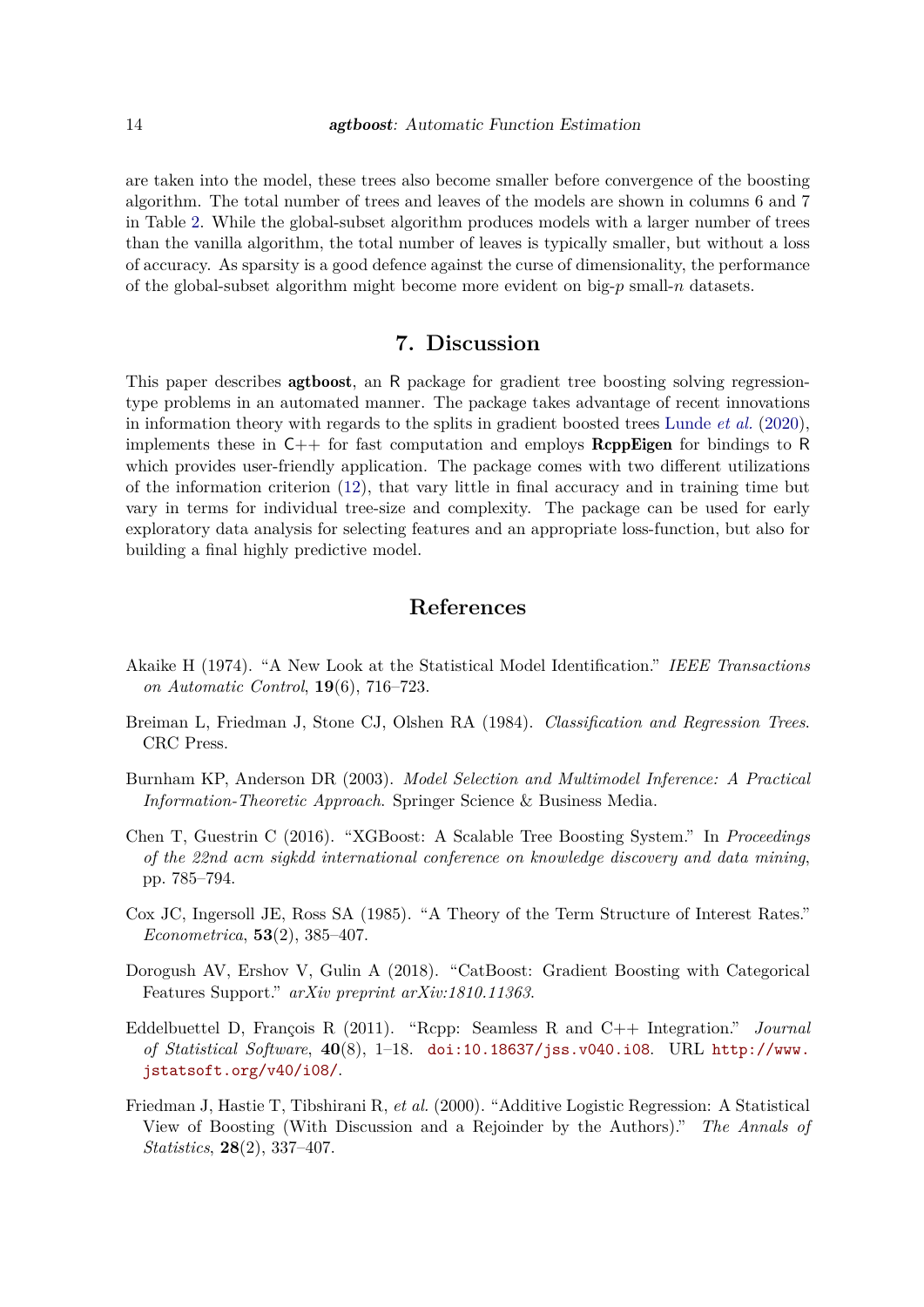- <span id="page-14-1"></span>Friedman JH (2001). "Greedy Function Approximation: a Gradient Boosting Machine." *Annals of Statistics*, pp. 1189–1232.
- <span id="page-14-6"></span>Gombay E, Horvath L (1990). "Asymptotic Distributions of Maximum Likelihood Tests for Change in the Mean." *Biometrika*, **77**(2), 411–414.
- <span id="page-14-11"></span>Guennebaud G, Jacob B, *et al.* (2010). "Eigen v3." http://eigen.tuxfamily.org.
- <span id="page-14-7"></span>Hastie T, Tibshirani R, Friedman J (2001). *The Elements of Statistical Learning*. Springer Series in Statistics New York, NY, USA:.
- <span id="page-14-10"></span>Huber PJ, *et al.* (1967). "The behavior of maximum likelihood estimates under nonstandard conditions." In *Proceedings of the fifth Berkeley symposium on mathematical statistics and probability*, volume 1, pp. 221–233. University of California Press.
- <span id="page-14-3"></span>Ke G, Meng Q, Finley T, Wang T, Chen W, Ma W, Ye Q, Liu TY (2017). "LightGBM: A Highly Efficient Gradient Boosting Decision Tree." In *Advances in Neural Information Processing Systems*, pp. 3146–3154.
- <span id="page-14-14"></span>Kolmogorov A (1933). "Sulla determinazione empirica di una lgge di distribuzione." *Inst. Ital. Attuari, Giorn.*, **4**, 83–91.
- <span id="page-14-0"></span>Lunde BÅS, Kleppe TS, Skaug HJ (2020). "An information criterion for automatic gradient tree boosting." *arXiv preprint arXiv:2008.05926*.
- <span id="page-14-2"></span>Mason L, Baxter J, Bartlett P, Frean M (1999). "Boosting Algorithms as Gradient Descent in Function Space (Technical Report)." *RSISE, Australian National University*.
- <span id="page-14-9"></span>Murata N, Yoshizawa S, Amari Si (1994). "Network Information Criterion-Determining the Number of Hidden Units for an Artificial Neural Network Model." *IEEE Transactions on Neural Networks*, **5**(6), 865–872.
- <span id="page-14-12"></span>R Core Team (2018). *R: A Language and Environment for Statistical Computing*. R Foundation for Statistical Computing, Vienna, Austria. URL <https://www.R-project.org/>.
- <span id="page-14-4"></span>Stone M (1974). "Cross-Validatory Choice and Assessment of Statistical Predictions." *Journal of the Royal Statistical Society. Series B (Methodological)*, pp. 111–147.
- <span id="page-14-8"></span>Takeuchi K (1976). "Distribution of Information Statistics and Validity Criteria of Models." *Mathematical Science*, **153**, 12–18.
- <span id="page-14-13"></span>Van Der Putten P, van Someren M (2000). "CoIL challenge 2000: The insurance company case." *Technical report*, Technical Report 2000–09, Leiden Institute of Advanced Computer Science ....
- <span id="page-14-5"></span>White H (1982). "Maximum likelihood estimation of misspecified models." *Econometrica: Journal of the Econometric Society*, pp. 1–25.